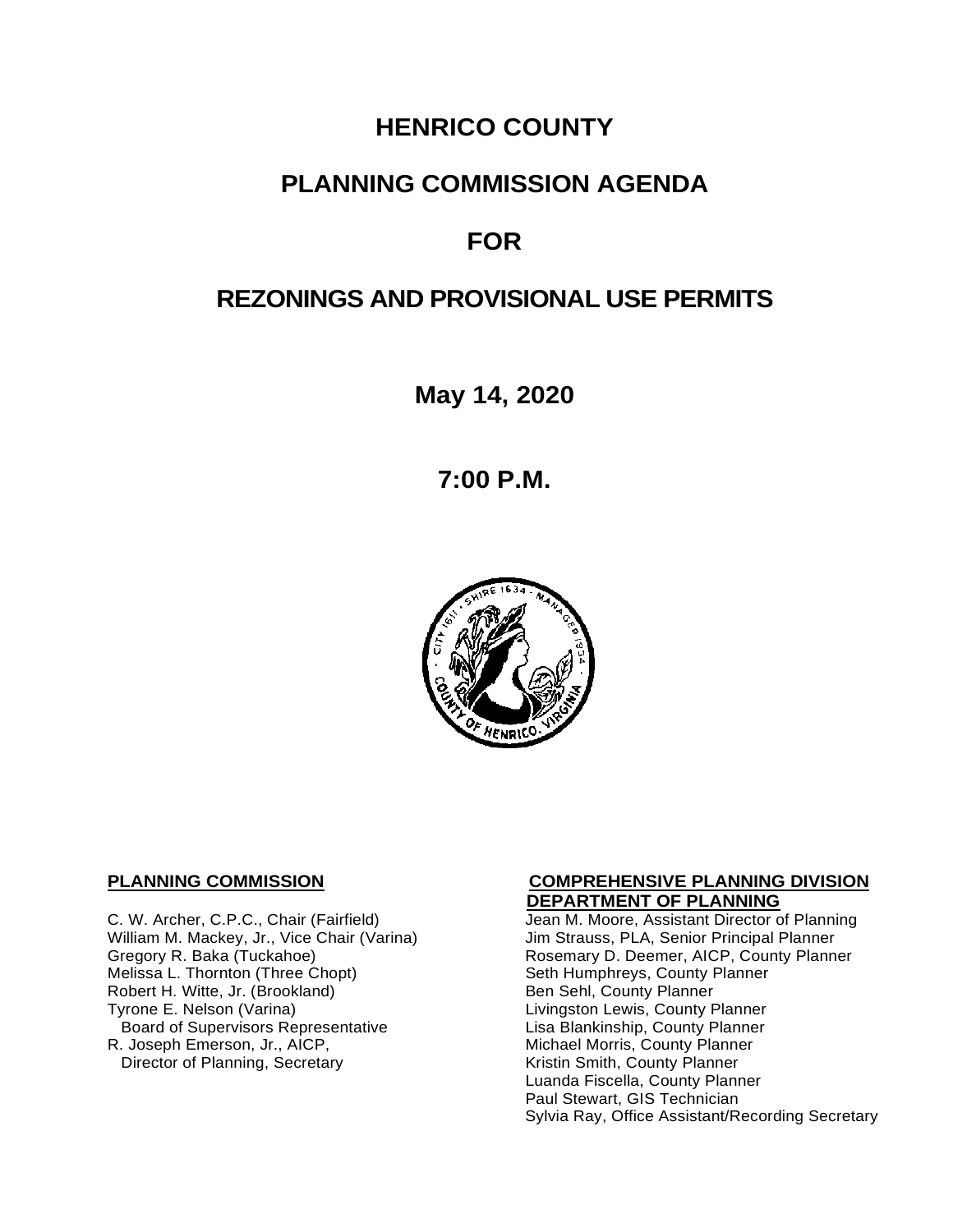### **PLANNING COMMISSION REZONING MEETING FINAL AGENDA MAY 14, 2020**

#### **BEGINNING AT 5:30 P.M.**

**WORK SESSION:** The Planning Commission will hold a work session in the Board Meeting Room to continue discussing revisions to the Zoning Ordinance.

**BEGINNING AT 7:00 P.M.**

**WELCOME:**

**PLEDGE OF ALLEGIANCE:**

**RECOGNITION OF NEWS MEDIA:**

**CALL TO ORDER:**

**REQUESTS FOR WITHDRAWALS AND DEFERRALS: (0); (3)**

**REQUESTS FOR EXPEDITED ITEMS: (4)**

**CASES TO BE HEARD: (1)**

**BROOKLAND:**

None.

#### **VARINA:**

### *(Deferred from the April 14, 2020 Meeting)*

**REZ2020-00013 Richard Kuhn for Steeple Lane Development:** Request to amend proffers accepted with Rezoning case C-20C-06 on part of Parcel 809-724-5973 located between the east line of East Richmond Road and the west line of N. Laburnum Avenue approximately 800 feet north of Nine Mile Road (State Route 33). The applicant proposes to amend proffers regarding architectural elevations, minimum house size, garages, foundations, and mailboxes. The existing zoning is R-5AC General Residence District (Conditional). The 2026 Comprehensive Plan recommends Urban Residential, density should range from 3.4 to 6.8 units per acre. **Staff – Lisa Blankinship (Expedited Agenda Requested)**

**Recommended for Approval**

**May 15, 2020**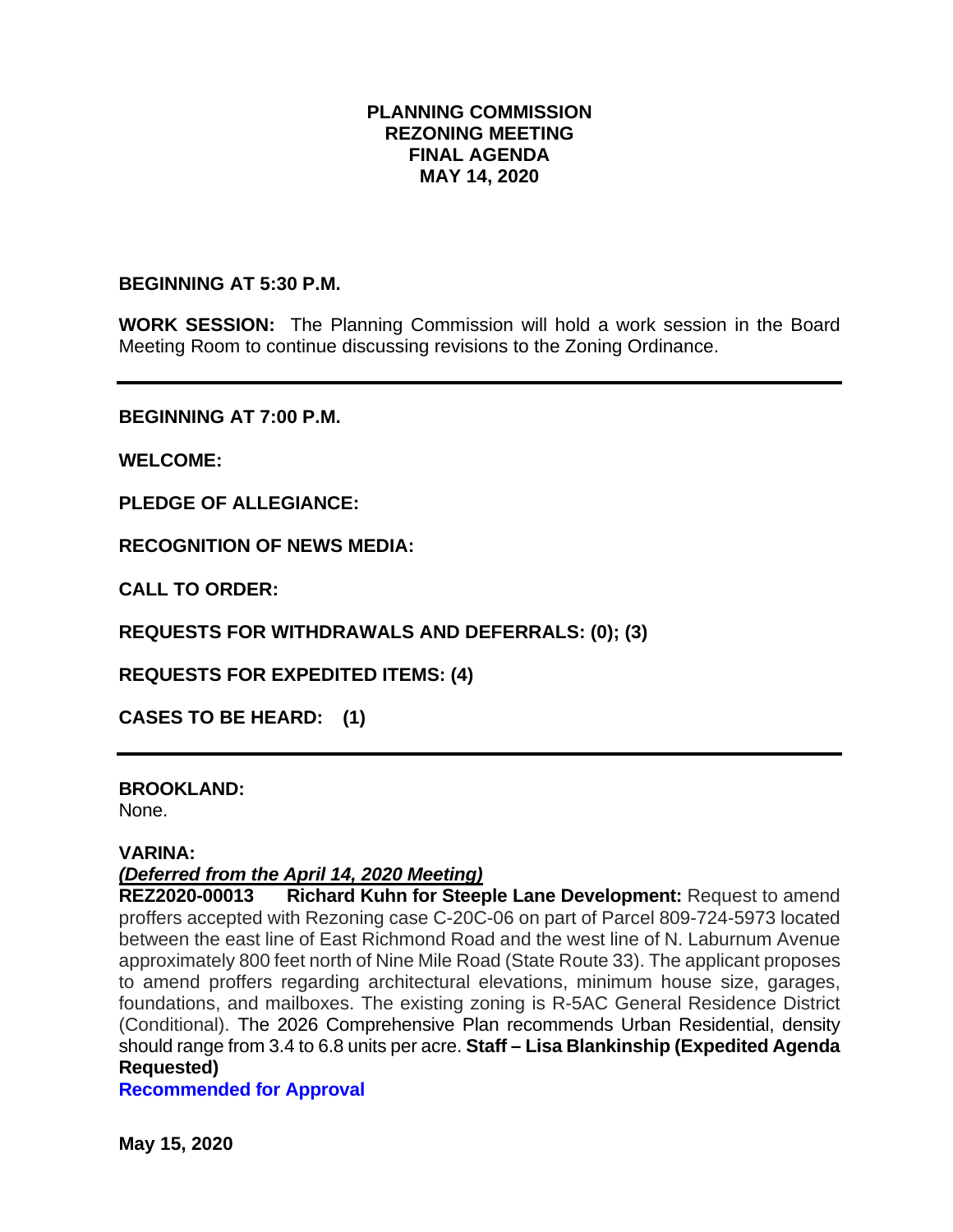**REZ2020-00015 Andrew Condlin for Godsey Properties, Inc.:** Request to conditionally rezone from A-1 Agricultural District, R-5AC General Residence District (Conditional), RTHC Residential Townhouse District (Conditional), and B-2C Business District (Conditional) to R-5AC General Residence District (Conditional) (16.319 acres), RTHC Residential Townhouse District (Conditional) (68.567 acres), and B-2C Business District (Conditional) (12.946 acres) part of Parcel 834-714-5632, and Parcels 834-713- 8189, 834-714-7258, 834-714-9609, 836-713-7564, and 837-713-0631 containing 97.832 acres located at the northeast and northwest intersection of E. Williamsburg Road (U.S. Route 60) and Drybridge Road. The applicant proposes a mixed-use development. The R-5A District allows no more than 6 units per acre. The RTH District allows no more than 9 units per acre. The uses will be controlled by zoning ordinance regulations and proffered conditions. The 2026 Comprehensive Plan recommends Suburban Residential 2, density should not exceed 3.4 units per acre, Urban Residential (density between 3.4 and 6.8 units per acre), Office, Commercial Concentration, and Environmental Protection Area. The site is located in the Airport Safety Overlay District. **Staff – Ben Sehl (Deferral Requested to the June 11, 2020 Meeting)**

**Deferred to the June 11, 2020 Meeting**

#### **FAIRFIELD:**

#### *(Deferred from the March 12, 2020 Meeting)*

**REZ2020-00008 Nicholas H. Grainger, Esq. for DealPoint Merrill, LLC:** Request to conditionally rezone from B-2 Business District to M-1C Light Industrial (Conditional) Parcel 810-723-3605 containing 9.735 acres located on the south line of Nine Mile Road (State Route 33), approximately 245' west from its intersection with S. Laburnum Avenue. The applicant proposes a self-storage facility. The use will be controlled by zoning ordinance regulations and proffered conditions. The 2026 Comprehensive Plan recommends Commercial Concentration. The site is in the Enterprise Zone. **Staff – Lisa Blankinship**

#### **Recommended for Denial**

**REZ2020-00016 Wilton Acquisition, LLC/Stanley Martin:** Request to conditionally rezone from A-1 Agricultural District and R-6C General Residence Districts (Conditional) to R-5AC (20.75 acres) and R-6C (11.98 acres) General Residence Districts (Conditional) on part of Parcels 785-758-9980, 785-759-8052, 786-759-6600, -6815 and Parcels 784- 757-9571, -9581, -9390, 784-758-8345, -9103, -9251, -9817, 785-757-0889, -2698, 785- 758-0057, -0968, -1023, -1774, -1828, -2580, - 2935, -3304, -3485, -4243, -4511, -5283, -5317, -5551, -6456, -6526, -6583, -7735, -8854, -9568, and 786-758-0555 containing 32.73 acres located on the north line of Scott Road between Interstate 95 and Aberdeen Street. The applicant proposes a residential development of townhomes and single-family dwellings. The R-5A District allows no more than 6 units per acre. The R-6 District allows a maximum gross density of 19.8 units per acre. The uses will be controlled by zoning ordinance regulations and proffered conditions. The 2026 Comprehensive Plan recommends Planned Industry. **Staff – Lisa Blankinship (Deferral Requested to the June 11, 2020 Meeting)**

**Deferred to the June 11, 2020 Meeting**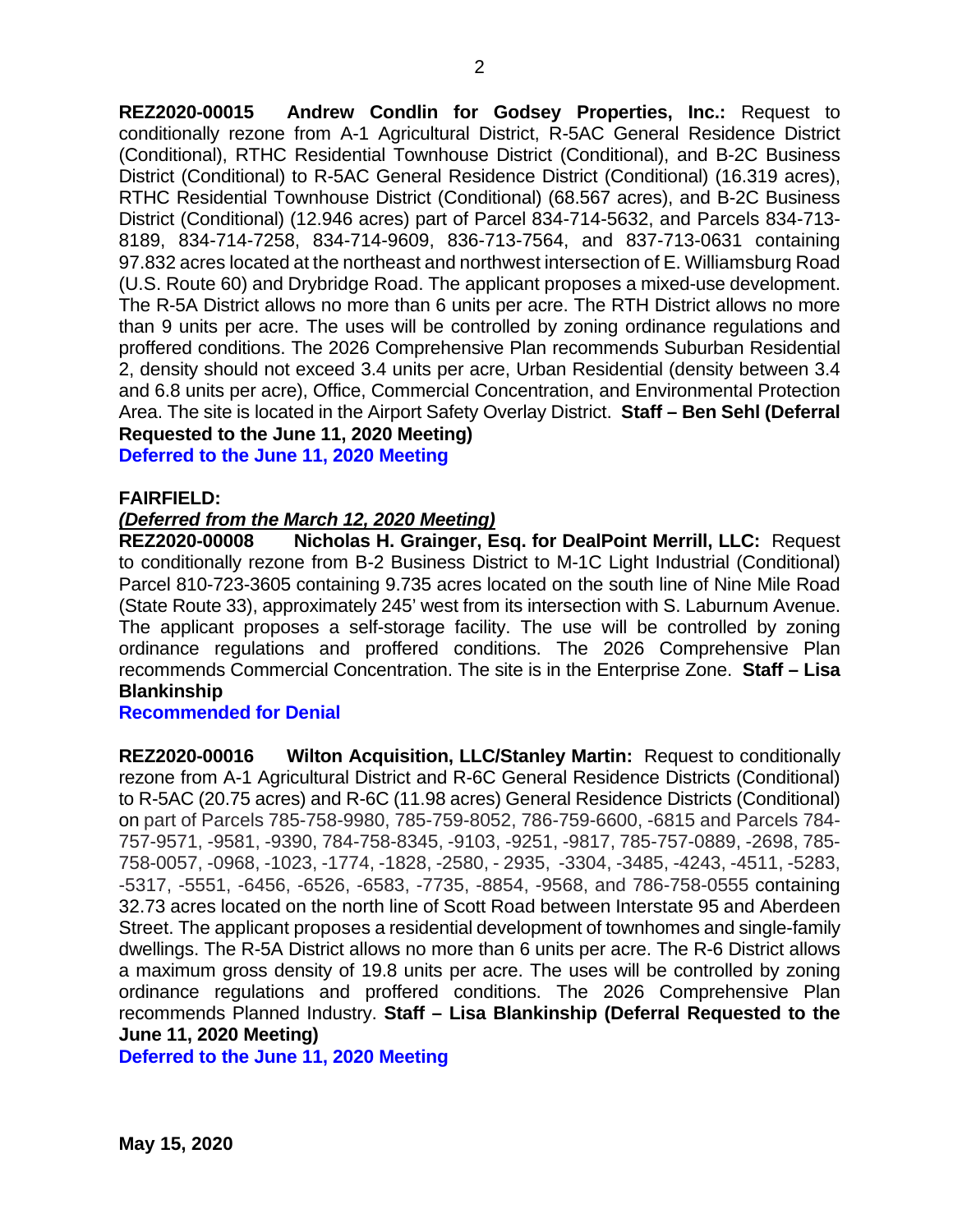**PUP2020-00010 Wilton Acquisition, LLC/Stanley Martin:** Request for a Provisional Use Permit under Sections 24-13.4(c), 24-120 and 24-122.1 of Chapter 24 of the County Code to allow adjustable side yard setbacks for lots within the R-5A General Residence District on part of Parcels 785-758-3485, -5283, 785-759-8052 and Parcels 784-757-9390, -9571, -9581, 784-758-8345, -9103, -9251, -9817, 785-757-0889, -2698, 785-758-0057, - 0968, -1023, -1774, -1828, -2580, -2935, -3304, -4243, -4511, -5317, -5551 -6456, -6526, -7735 located on the north line of Scott Road between Interstate 95 and Aberdeen Street. The existing zoning is A-1 Agricultural District and R-6C General Residence District (Conditional). R-5A zoning district is proposed with REZ2020-00016. The R-5A District allows an overall maximum density of 6 units per acre. The 2026 Comprehensive Plan recommends Planned Industry. **Staff – Lisa Blankinship (Deferral Requested to the June 11, 2020 Meeting)**

**Deferred to the June 11, 2020 Meeting**

#### **THREE CHOPT:**

**REZ2020-00017 Simon Mueller for Wilton Commercial I, LLC:** Request to conditionally rezone from B-2C Business District (Conditional) to B-3C Business District (Conditional) part of Parcel 748-760-9546 containing .002 acres located on the north side of W. Broad Street (U.S. Route 250) approximately 300' east of its intersection with Cox Road. The applicant proposes an Automated Teller Machine (ATM). The use will be controlled by zoning ordinance regulations and proffered conditions. The 2026 Comprehensive Plan recommends Urban Mixed-Use. **Staff – Kristin Smith (Expedited Agenda Requested)**

**Recommended for Approval**

**REZ2020-00020 Jeffrey P. Geiger for Robinson Development Group Inc.:** Request to conditionally rezone from O-3C Office District (Conditional) to UMUC Urban Mixed-Use District (Conditional) part of Parcel 747-763-3334 containing 1.073 acres located on the east line of Sadler Road, approximately 1100' south of Thorncroft Drive. The applicant proposes an urban mixed-use development. The uses will be controlled by zoning ordinance regulations and proffered conditions. The 2026 Comprehensive Plan recommends Urban Mixed-Use. The site is in the Innsbrook Redevelopment Overlay District. **Staff – Livingston Lewis (Expedited Agenda Requested) Recommended for Approval**

**PUP2020-00006 Jeffrey P. Geiger for Robinson Development Group Inc.:** Request for a Provisional Use Permit under Sections 24-32.1 (a, d, i. k, n, p, s, t, v, w, z and aa) 24-120 and 24-122.1 of Chapter 24 of the County Code to allow for outdoor vending; carwash; single offices, clinics and labs for medical, dental and optical uses greater than 30,000 square feet of floor area; drive-through service window; parking garage with no associated ground floor retail uses; commercial outdoor recreation facilities including skating rinks, swimming pools or other standard facilities of this type of development; buildings exceeding 60' in height; density of residential development exceeding 30 dwelling units per acre; open space within a development of less than 20 percent; commercial or office square footage of less than 25 percent of the total building square footage of the UMU district; number of for-lease multifamily dwelling units to exceed 30 percent of the total units of the UMU district; and a parking plan on part of Parcel 747-763